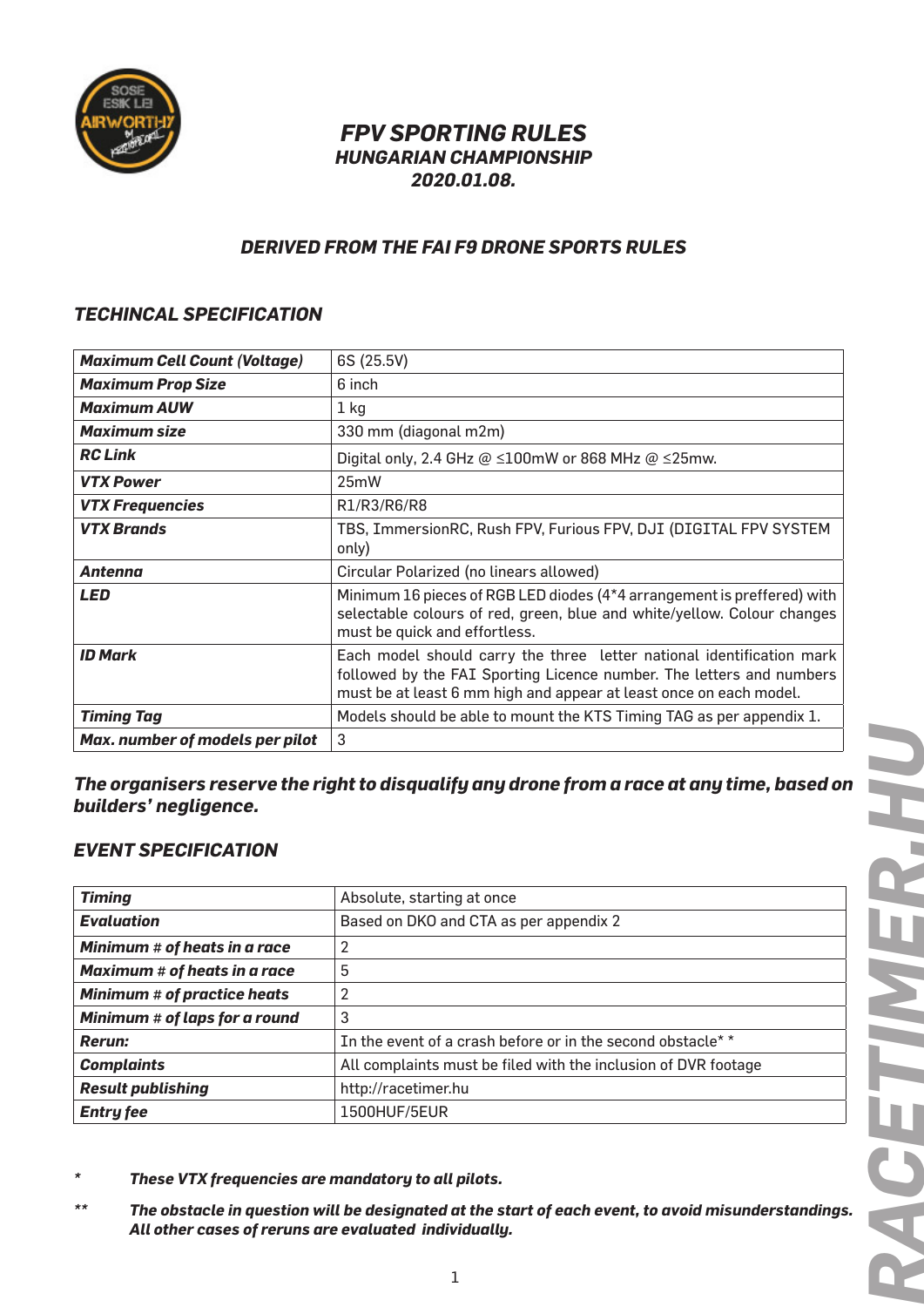

# **APPENDIX 1**

 $\overline{\phantom{a}}$  3  $\overline{\phantom{a}}$  3  $\overline{\phantom{a}}$  3  $\overline{\phantom{a}}$  3  $\overline{\phantom{a}}$  3  $\overline{\phantom{a}}$  3  $\overline{\phantom{a}}$  3  $\overline{\phantom{a}}$  3  $\overline{\phantom{a}}$  3  $\overline{\phantom{a}}$  3  $\overline{\phantom{a}}$  3  $\overline{\phantom{a}}$  3  $\overline{\phantom{a}}$  3  $\overline{\phantom{a}}$  3  $\overline{\phantom{a}}$  3  $\overline{\phantom{a}}$ 

# **Timing Tag Dimensions**

1

**(mm)**



## **Mounting**

**front left arm towards the end**



# *RACETIMER.HU*RACETIMER.HU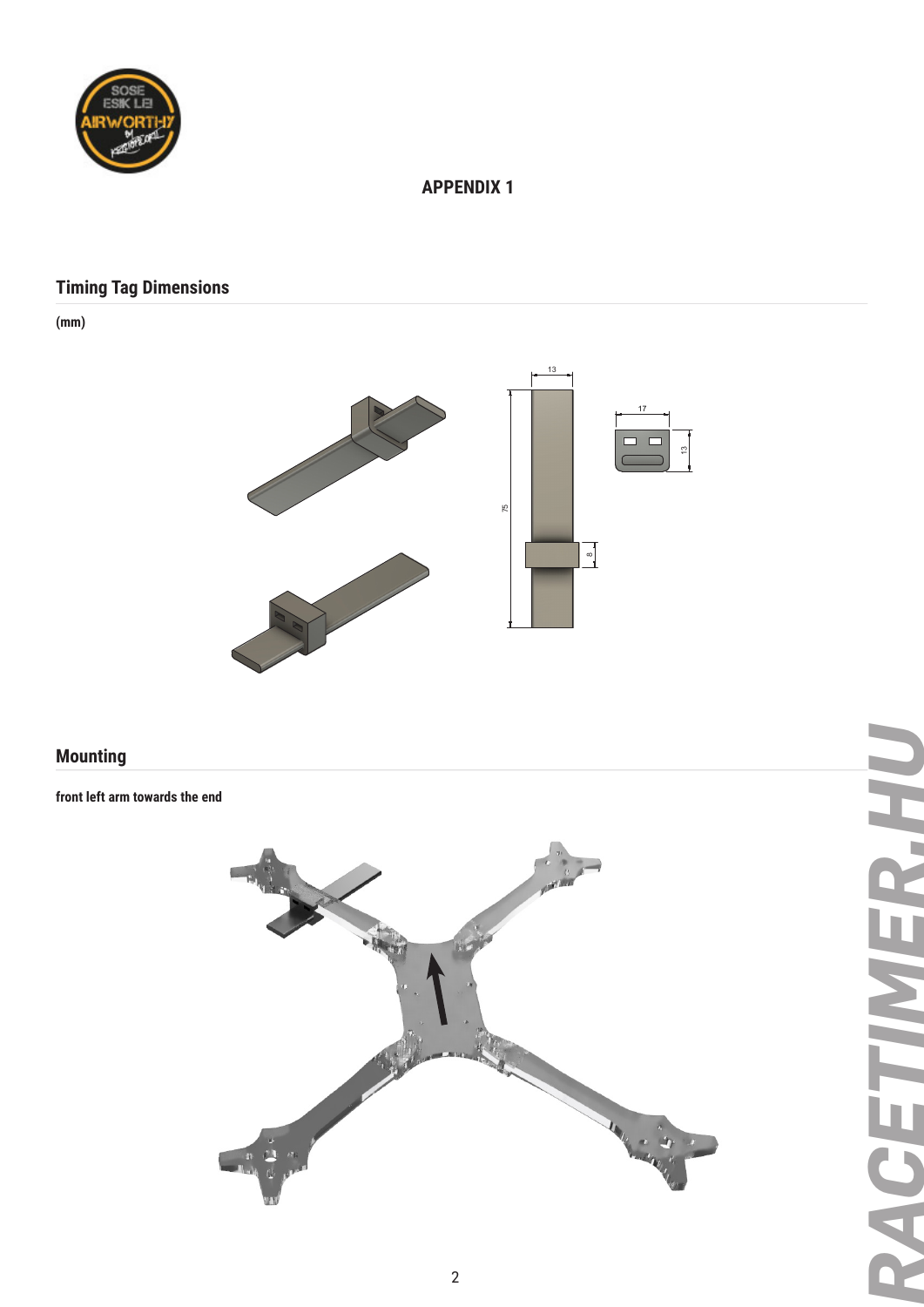

# **APPENDIX 2**

# *CALCULATING POINT BASED RANKING*

After every heat(h) there is an absolute order generated, based on the achieved limit times. The position (s) in this temporary result list defines the number of points(p) given to each pilot, where the maximum number of points equals to the number of pilots(n) who participated in the heat. These points are cumulative, and after the last heat they give the final result(R) based on the points gathered.

If you are not able complete the limit (usually 3 laps), but you've passed the start gate at least once, you get 1 point. If someone participates in two rounds in the same heat (e.g.: rerun), then the better limit time is taken into consideration. In case of point equality the person who gathered the points from less heats will get the better position.

 $(R=h*p,$  where  $p=n+1-s$ )

### *DKO*

### *Qualifying stage*

The organizer defines the number of circuit laps to complete and the time allowed for that. For each competitor, the result of the qualification round corresponds to his(her) registered time to complete the required number of laps. A provisional ranking will be established at the end of the qualifying stage, taking in account the best result obtained by each competitor on their qualifying flights. In case of a tie for the last place(s) for selection to the elimination round, the 2nd best result will be considered to split the tie, and then if necessary the 3rd result.

In case the results of the qualifying flights are not sufficient, a tie-break flight will be organized between the competitors still concerned by the tie. When the number of competitors required for the elimination stage is not reached, an additional qualifying flight will be organized for the competitors who have not been able to set a time at that stage. This will be repeated until the appropriate number of competitors for the elimination stage is reached.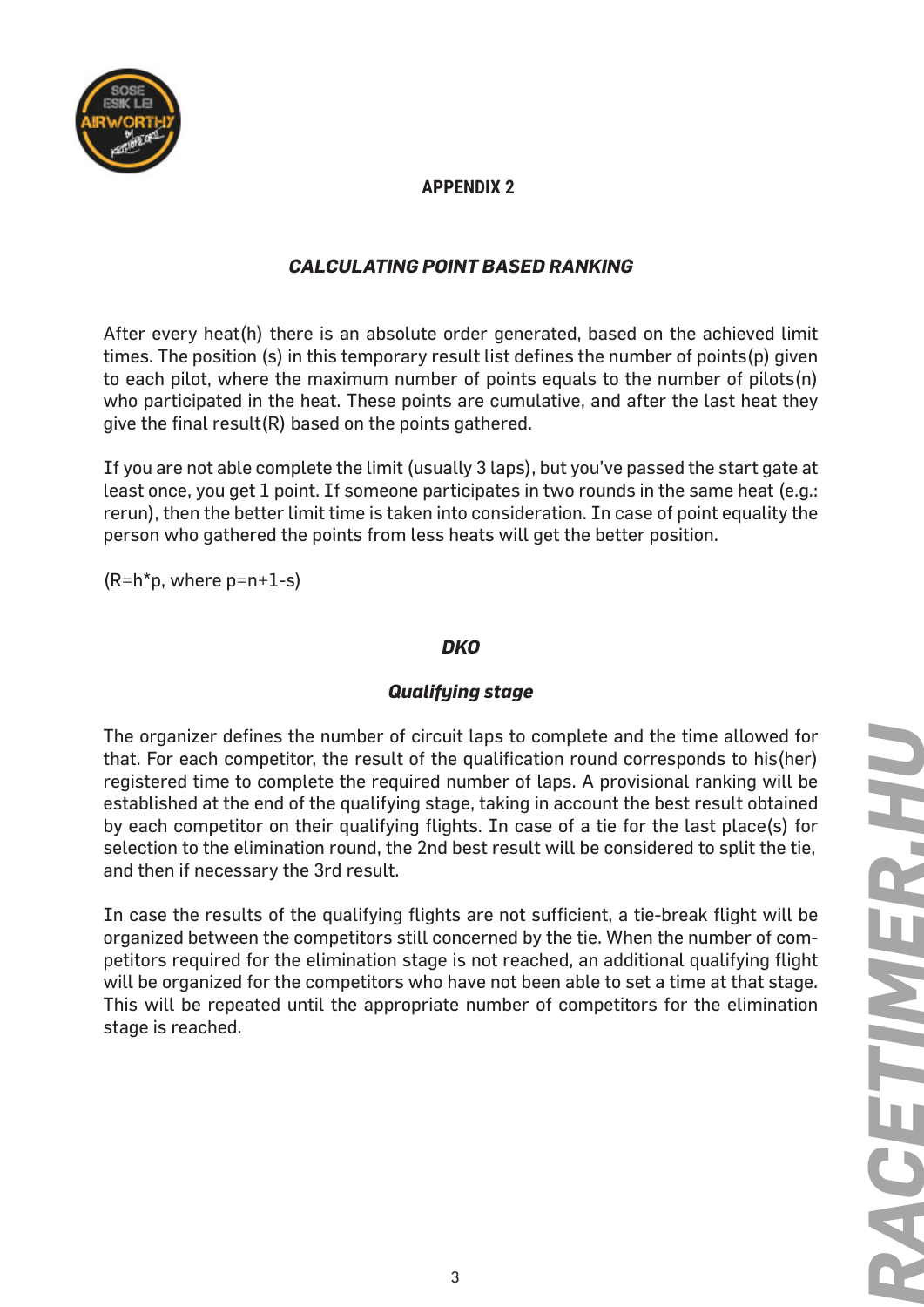

# *DKO*

# *Elimination stage*

The elimination stage will be organized according to one of the three following scenarios:

- Scenario A 64 competitors selected from qualification stage.
- Scenario B 32 competitors selected from qualification stage.
- Scenario C 16 competitors selected from qualification stage.

The choice of scenario will be done by the organizer before the beginning of the event considering the total number of competitors in order to give possibility to a maximum of competitors to fly the elimination stage.

All races of the elimination stage will be run on a defined number of laps taking in account the performance achieved during the qualification stage. Except under exceptional circumstances, the number of laps will be identical for all rounds of the elimination stage.

The placing for each race is determined taking in account the time achieved when the number of laps are completed.

Those who will not finish their flight will be ranked considering the distance completed (number of laps and part of the last lap completed), disqualified competitors being placed at the end. The two best placed will be directly selected for the next round. In case of a tie for the second place, the placing in the provisional ranking established at the end of the qualifying stage will be considered to define who is selected for the next round.

### **Double elimination sequence**

Instead of direct elimination of the competitors placed third and fourth in each race of any elimination round, the double elimination sequence may be applied.

This sequence is optional. The organizer must inform the competitors at least one month before the event if double elimination sequence will be applied or not. This optional sequence allows competitors eliminated in elimination rounds to continue to fly still getting possibility to access the final. Competitors placed third and fourth in any race of the double elimination sequence are definitively eliminated.

### *CTA*

The final round will be repeated until somebody wins at least two times. The remaining 3 positions will be distributed by point based ranking achieved in the CTA session.